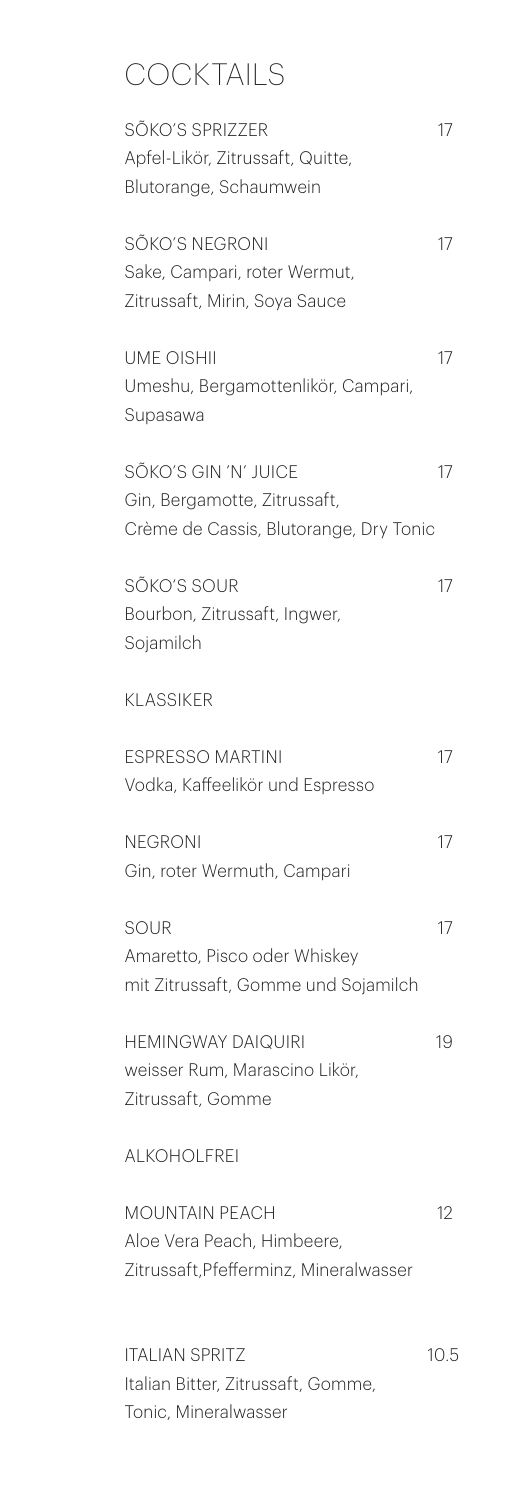## BIER + SOFTGETRÄNKE

| <b>BIER OFFEN</b>                |               |                |
|----------------------------------|---------------|----------------|
| Feldschlösschen Braufrisch       |               |                |
| oder Hopfenperle                 | 30 cl         | 5              |
|                                  | 50 cl         | $\overline{7}$ |
| <b>BIER FLASCHEN</b>             |               |                |
| Monsteiner Amber                 | 33cl          | 7              |
| Feldschlösschen                  |               |                |
| Weizenfrisch alkoholfrei         | 33cl5.5       |                |
| Schneider Weisse                 | 50cl 8        |                |
| Kirin Ichiban                    | 33cl          | $\overline{7}$ |
| <b>SOFTGETRÄNKE</b>              |               |                |
| Piz Sardona still                | 40cl          | 5              |
| Rhazünser offen                  | 30c           | 4              |
| Rhazünser offen                  | 50cl          | 6              |
| Rhazünser offen                  | $\frac{1}{2}$ | 9              |
| Sinalco                          | 33cl          | 5              |
| Coca Cola                        | 33cl 5        |                |
| Coca Cola Zero                   | 33cl 5        |                |
| Orangina                         | 25cl 5        |                |
| Sõko's Hibiskus Eistee           | 50cl 6        |                |
| Rivella rot                      | 33cl 5        |                |
| Elmer Citro offen                | 30cl4.5       |                |
| Apfelsaft trüb offen             | 30cl 4.5      |                |
| <b>FILLERS/TONIC</b>             |               |                |
| <b>Swiss Dry Tonic</b>           | 20cl          | 6              |
| <b>Tonic Thomas Henry</b>        | 20cl          | 6              |
| Ginger Beer (Spicy Ginger)       | 20c           | 6              |
| <b>Bitter Lemon Thomas Henry</b> | 20c           | 6              |

## KAFFEE

| Kaffee/Espresso   | 45 |
|-------------------|----|
| Doppio/Cappuccino | 55 |
| Latte Macchiato   | 6  |
| Chai Latte        | 65 |

TEE VON VRENIS TEEKANNE, DAVOS 5 Roiboos Orange/Pfeffer, Assam, Grüntee, Grüntee Rose/Kirsche, Minze, Jasmin, Verveine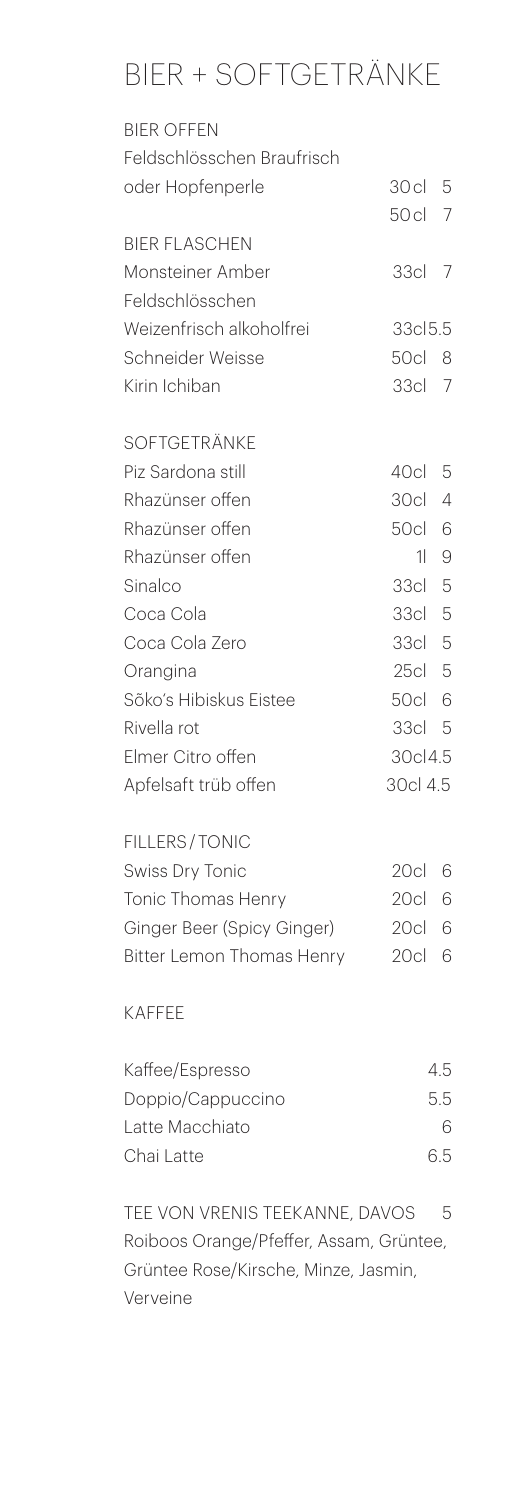## CDIDITI INCENI

| SPIRITUU JSEIN            |              |        |      |
|---------------------------|--------------|--------|------|
| GIN                       |              |        |      |
| Tangueray London Dry      | 43.1% 4cl 9  |        |      |
| <b>Tanqueray Ten</b>      | 47.3%        | 4cl 13 |      |
| <b>Tanqueray Rangpur</b>  | 41.3%        | 4cl    | - 11 |
| Tanqueray Flor de Sevilla | 41.3% 4cl 12 |        |      |
| <b>Tanqueray Royal</b>    | 41.3%        | 4cl 12 |      |
| Hendrick's                | 41.4%        | 4cl    | - 11 |
| Monkey 47                 | 47%          | 4cl 14 |      |
| Xoriger Botella Mahon     | 38%          | 4cl 10 |      |
| Falco                     | 43% 4cl 17   |        |      |
| <b>Rutte Dry</b>          | 43%          | 4cl 10 |      |
| Jinzu                     | 41.3% 4cl 13 |        |      |
| The Red London            |              |        |      |
| Dry von Lipp              | 43%          | 4cl 17 |      |
|                           |              |        |      |
|                           |              |        |      |
| <b>VODKA</b>              |              |        |      |
| Absolut                   | 40% 4cl      |        | 9    |
| Imperial Collection Gold  | 40% 4cl 12   |        |      |
| Beluga Transatlantic      | 40%          | 4cl 15 |      |
|                           |              |        |      |
|                           |              |        |      |

| $\sim$ |  |
|--------|--|

| Pampero blanco                      | 37.5% 4cl 9 |  |
|-------------------------------------|-------------|--|
| Pampero especial                    | 40% 4cl 9   |  |
| Cartavio XO                         | 40% 4cl 17  |  |
| Ron Zacapa Centenario 23 40% 4cl 16 |             |  |
| Wray & Nephew's                     | 63% 4cl 10  |  |
|                                     |             |  |

| RHUM                                  |            |  |
|---------------------------------------|------------|--|
| Neisson blanc                         | 55% 4cl 12 |  |
| Depaz V.S.O.P.                        |            |  |
| Réserve Spéciale                      | 45% 4cl 19 |  |
| Rhum J.M. Millesimé 2006 43.4% 4cl 25 |            |  |

| ARRACK        |            |  |
|---------------|------------|--|
| Ceylon Arrack | 40% 4cl 11 |  |

BLENDED WHISKY Johnnie Walker red  $10\%$  40<sup>%</sup> 4cl 9 Nikka from the Barrel 51.4 % 4cl 16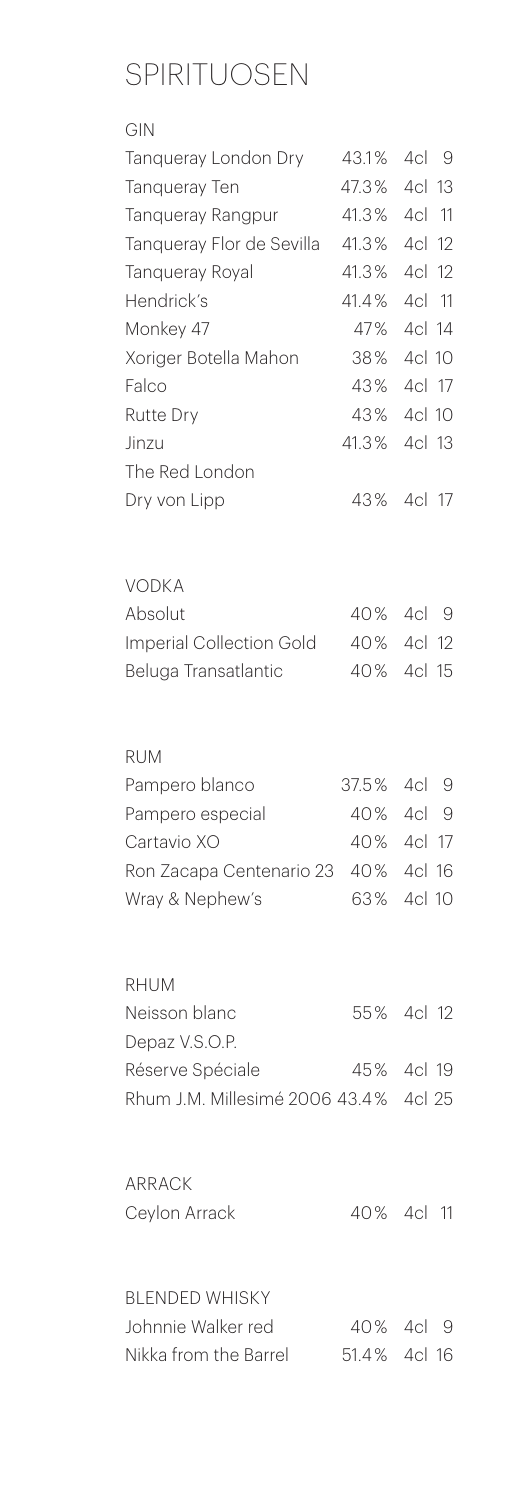| <b>BOURBON WHISKY</b>                    |              |        |     |
|------------------------------------------|--------------|--------|-----|
| <b>Bulleit</b>                           | 45% 4cl 10   |        |     |
| Hudson Baby Bourbon                      | 46% 4cl 18   |        |     |
| <b>Buffalo Trace Colonel</b>             |              |        |     |
| E.H.Taylor Jr. (small batch) 50%         |              | 4cl 20 |     |
| Elijah Craig small batch 1789 47% 4cl 15 |              |        |     |
|                                          |              |        |     |
| <b>RYE WHISKY</b>                        |              |        |     |
| <b>Bulleit</b>                           | 45% 4cl 10   |        |     |
| High West double Rye                     | 46% 4cl 15   |        |     |
| <b>SINGLE MALT</b>                       |              |        |     |
| Lowland Glenkinchie 12Y                  | 43%          | 4cl 14 |     |
| Speyside The Singleton 12Y               | 43%          | 4cl 15 |     |
| Highlands Oban 14Y                       | 43% 4cl 17   |        |     |
| Islands Talisker 10Y                     | 40% 4cl 16   |        |     |
| Lagavulin 16Y                            | 43%          | 4cl 18 |     |
| MEZCAL                                   |              |        |     |
| Casamigos                                | 40% 4cl 15   |        |     |
| Rajabule Arroqueno                       |              |        |     |
| by 7Espinas                              | 47.8% 4cl 18 |        |     |
| <b>TEQUILA</b>                           |              |        |     |
| Don Julio blanco                         | 38% 4cl 12   |        |     |
| Don Julio reposado                       | 38% 4cl 12   |        |     |
| Ocho blanco                              | 40% 4cl 14   |        |     |
| Don Julio 1942                           | 40% 4cl 26   |        |     |
| <b>PISCO</b>                             |              |        |     |
| Barsol                                   | 41.3% 4cl    |        | 11  |
| <b>BITTERS/KRÄUTER</b>                   |              |        |     |
| Campari                                  | 23% 4cl 8    |        |     |
| Fernet Branca                            | 39% 4cl 8    |        |     |
| <b>Braulio</b>                           | 21% 4cl 8    |        |     |
| Heuschnapps                              | 25% 4cl 12   |        |     |
| Aperol                                   | 11% 4cl      |        | - 8 |
| Frack Amaro                              | 24% 4cl 12   |        |     |
| Jefferson Amaro                          | 30%          | 4cl 12 |     |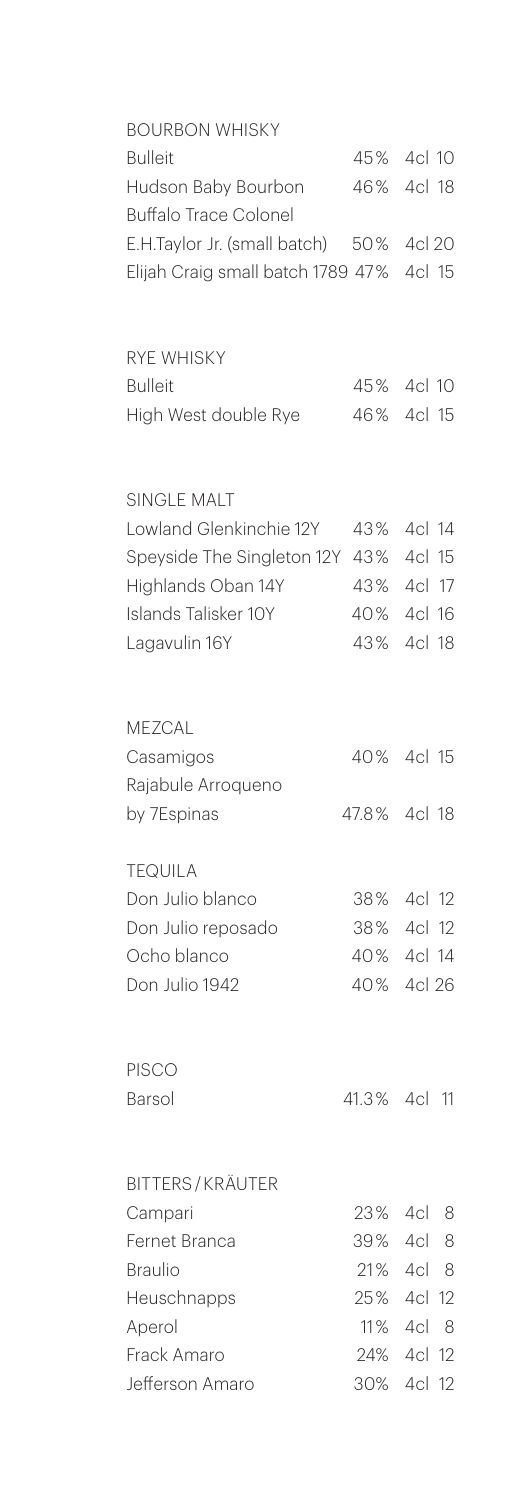| WFRMUT                                                        |              |                 |    |
|---------------------------------------------------------------|--------------|-----------------|----|
| Belsazar white                                                | 18%          | 4cl             | 8  |
| Belsazar red                                                  | 18%          | 4cl             | 8  |
| Belsazar dry                                                  | 19%          | 4cl 8           |    |
| Belsazar rosé                                                 | 17.5%        | 4c1             | 8  |
| <b>LIKÖR</b>                                                  |              |                 |    |
| Chartreuse Verte                                              | 55%          | 4cl 11          |    |
| Chartreuse Jaune                                              | 43%          | 4cl             | 11 |
| Amaretto Adriatico                                            | 28%          | 4cl 11          |    |
| Italicus Bergamotten Likör                                    | 20%          | 4cl 13          |    |
| Mexican Coffee Liquor                                         |              |                 |    |
| Copenhagen Distillery                                         | 24%          | 4cl 11          |    |
| Rötali Christoffel, Davos                                     | 24%          | 4cl 10.5        |    |
| Rötali Lipp Destillerie                                       | 27%          | 4cl 13          |    |
| Röteli Kindschi                                               | 22%          | 4cl 8           |    |
| Baileys original                                              | 17%          | 4cl 8           |    |
| Pimms Nr. 1                                                   | 25%          | 4cl             | 8  |
| COGNAC                                                        |              |                 |    |
| Camus V.S.O.P                                                 | 40%          | 2c <sub>l</sub> | 7  |
| Tessaron Cognac Lot N°76                                      |              |                 |    |
| <b>XO Tradition Decanter</b>                                  | 40%          | 2cl 18          |    |
| TRESTERBRAND                                                  |              |                 |    |
| Pinot Noir Marc, Destillerie Lipp41% 2cl<br>Henri Grand Marc, |              |                 | 11 |
| Destillerie Lipp                                              | 38.5% 2cl 14 |                 |    |
|                                                               | 41%          | 2c <sub>l</sub> | 11 |
| Grappa Passione                                               | 40%          | 2c <sub>l</sub> | 8  |
| Grappa Moscato                                                | 36%          | 2cl             | 6  |
| <b>Baronet</b>                                                |              |                 |    |
| <b>ANIS</b>                                                   |              |                 |    |
| Pastis Cherry Rocher Bio                                      | 45%          | 2cl             | 7  |
| Absinth La Bleue                                              |              |                 |    |
| Destillerie Lipp                                              | 52%          | 2c <sub>l</sub> | 9  |
| <b>FRUCHTSCHNAPPS</b>                                         |              |                 |    |
| Williams Destillerie Lipp                                     | 41%          | 2cl             | 9  |
| Williams La Valtier                                           | 40%          | 2c1             | 5  |
| Zwetschge Destillerie Lipp                                    | 41%          | 2c  8           |    |
| Quitte Destillerie Lipp                                       | 41%          | 2cl             | 12 |
| Himbeere Destillerie Lipp                                     | 41%          | 2c <sub>l</sub> | 12 |